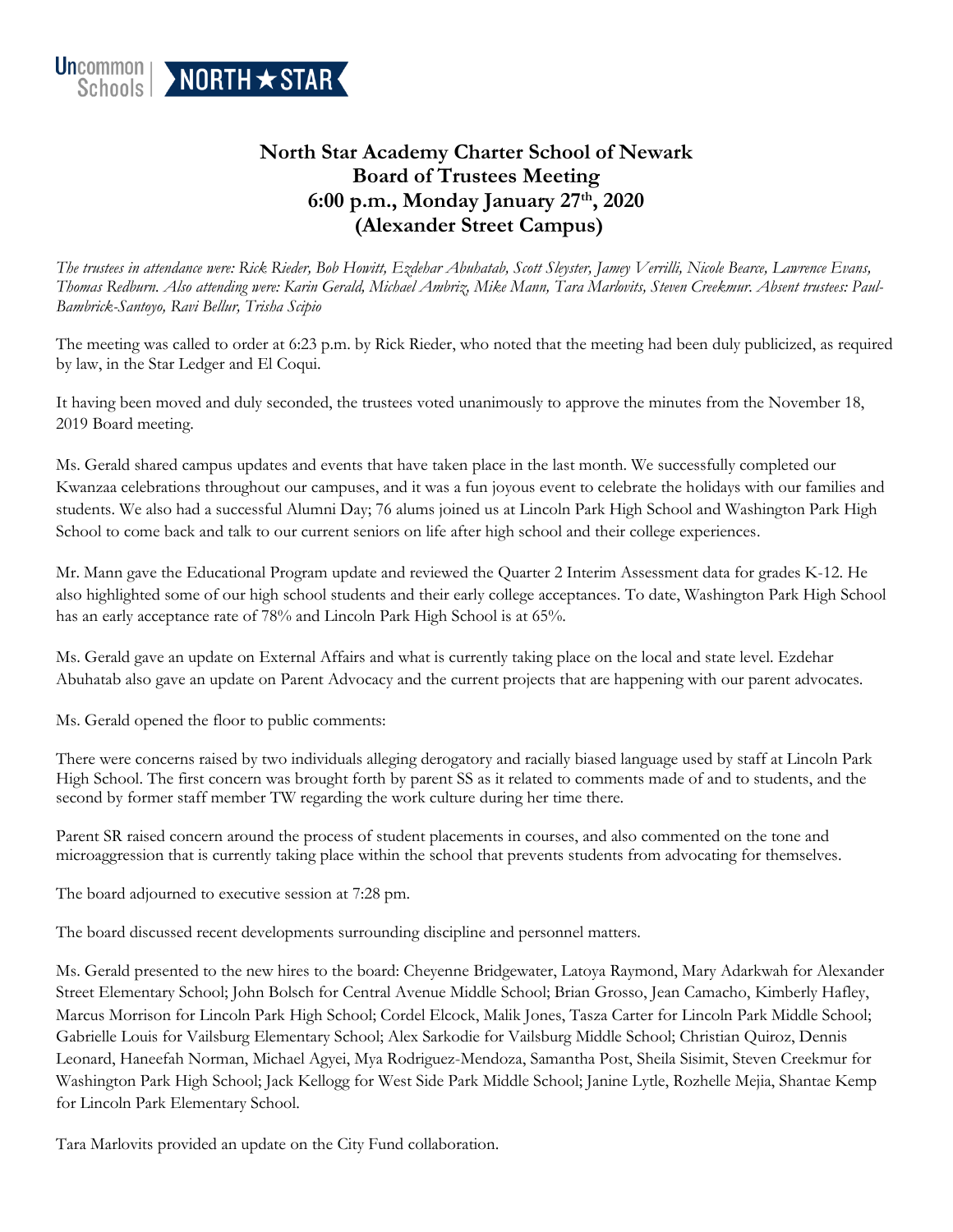

Ms. Gerald and Mr. Mann reviewed the student discipline cases since the last meeting and shared the committee's recommendations for each case. The committee recommends that student JC be suspended for 45 days (return date is  $2/24/2020$ ).

After declaring a desire to return to open session, it having been moved and duly seconded, the Board voted unanimously to reconvene in open session at 8:18PM.

Having been moved and duly seconded, the board voted unanimously to approve the hiring of the aforementioned new hires. After discussion, it having been moved and duly seconded, the board voted unanimously to approve the aforementioned Student Hearing Committee recommendations.

Ms. Gerald present a resolution to review the HIB Investigative Findings for discussion. It having been moved and seconded, the Board voted unanimously to approve the HIB investigation findings.

Ms. Gerald presented the resolution to approve the ESS contract for Paraprofessional and Teacher Assistant Support, the Board voted unanimously to approve the resolution.

Ms. Gerald presented the resolution to renew Lampley contract for Snow Removal for approval, it having been moved and duly seconded, the Board voted unanimously to approve the document.

Ms. Gerald presented the resolution to renew the Unitemp contract for HVAC. After discussion, it having been moved and duly seconded, the Board voted unanimously to approve the resolution.

Ms. Gerald presented the resolution to approve and execute the Uniform State Memorandum of Understanding between Education and Law Enforcement Officials. After discussion, it having been moved and duly seconded, the Board voted unanimously to approve the resolution.

Ms. Gerald presented the resolution to approve Check Register and Purchase Orders, it having been moved and duly seconded, the Board voted unanimously to approve the resolution.

Ms. Gerald presented the resolution to approve Budget, Balance Sheet, and Treasurer's Report, it having been moved and duly seconded, the Board voted unanimously to approve the resolution.

Ms. Gerald presented the resolution to approve Certificate of Implementation of FY19 Corrective Action Plan, it having been moved and duly seconded, the Board voted unanimously to approve the resolution.

Ms. Gerald presented the resolution to approve revised FY20 Budget ,it having been moved and duly seconded, the Board voted unanimously to approve the resolution.

Ms. Gerald presented the resolution to approve Line of Credit Renewal, it having been moved and duly seconded, the Board voted unanimously to approve the resolution.

Ms. Gerald presented the resolution to approve implementation of Arbiter Ref System for vendor payment system, it having been moved and duly seconded, the Board voted unanimously to approve the resolution.

Ms. Gerald presented the resolution to approve FY20 ESSA Staff Allocation, it having been moved and duly seconded, the Board voted unanimously to approve the resolution.